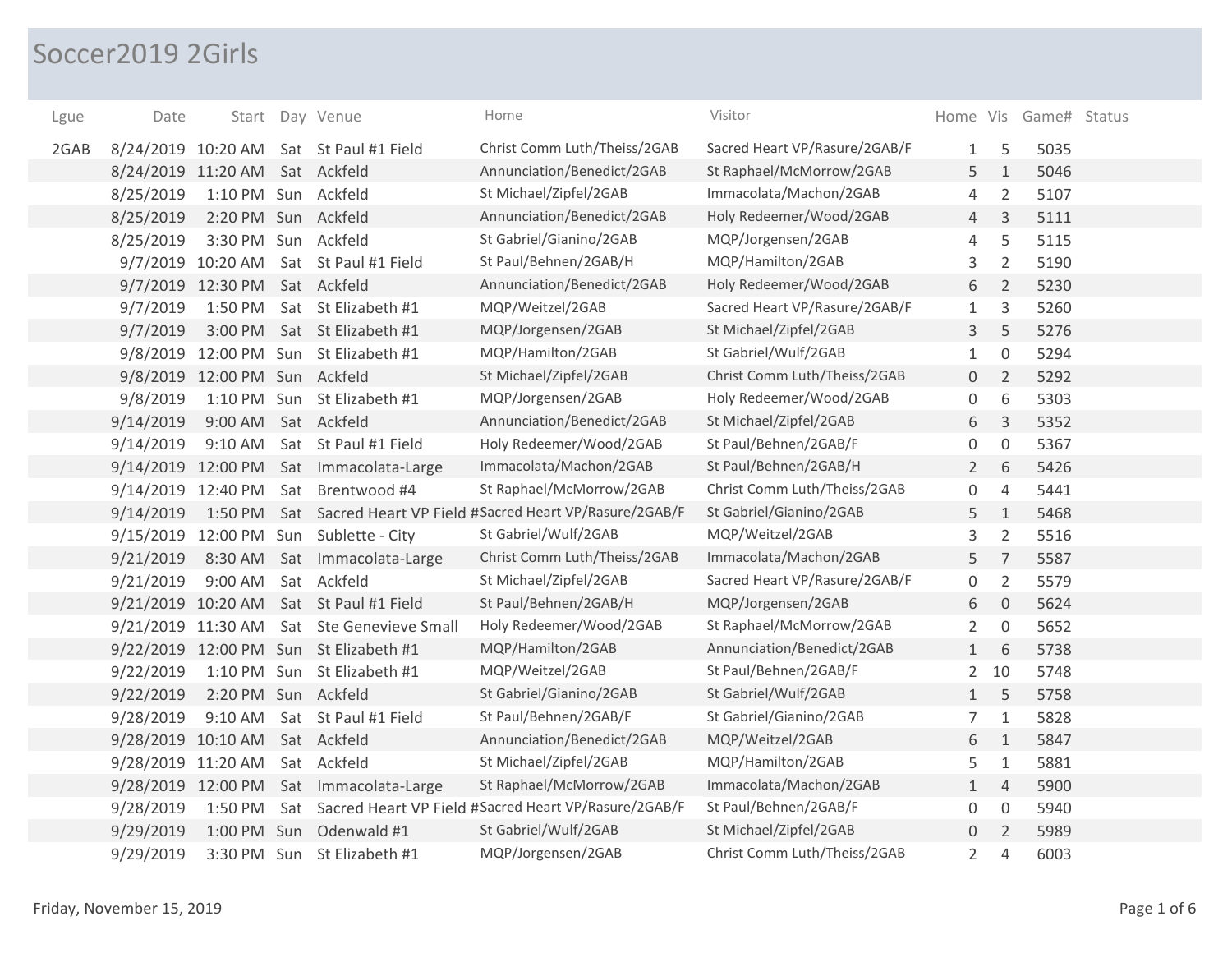| Lgue | Date                |                     | Start Day Venue                          | Home                                                              | Visitor                       |                |                     | Home Vis Game# Status |                  |
|------|---------------------|---------------------|------------------------------------------|-------------------------------------------------------------------|-------------------------------|----------------|---------------------|-----------------------|------------------|
| 2GAB | 9/29/2019           |                     | 4:40 PM Sun St Elizabeth #1              | MQP/Weitzel/2GAB                                                  | MQP/Hamilton/2GAB             | 3 <sup>1</sup> | $\mathsf{3}$        | 6005                  |                  |
|      |                     |                     | 10/5/2019 10:20 AM Sat St Paul #1 Field  | St Paul/Behnen/2GAB/H                                             | St Gabriel/Wulf/2GAB          | 3              | $\mathbf 0$         | 6091                  |                  |
|      |                     |                     | 10/5/2019 12:00 PM Sat Immacolata-Large  | Immacolata/Machon/2GAB                                            | MQP/Jorgensen/2GAB            | $2^{\circ}$    | $\overline{2}$      | 6128                  |                  |
|      | 10/5/2019           | 1:35 PM             | Sat Ackfeld                              | St Michael/Zipfel/2GAB                                            | St Paul/Behnen/2GAB/F         | $\overline{2}$ | $\overline{2}$      | 6168                  |                  |
|      | 10/5/2019           | 1:50 PM             | Sat St Elizabeth #1                      | MQP/Weitzel/2GAB                                                  | Holy Redeemer/Wood/2GAB       | $\overline{2}$ | 8                   | 6179                  |                  |
|      | 10/5/2019           | 3:00 PM             | Sat St Elizabeth #1                      | MQP/Hamilton/2GAB                                                 | Christ Comm Luth/Theiss/2GAB  | 0              | 1                   | 6200                  |                  |
|      | 10/6/2019           |                     | 1:10 PM Sun St Elizabeth #1              | Christ Comm Luth/Theiss/2GAB                                      | MQP/Weitzel/2GAB              | $2^{\circ}$    | 2                   | 6224                  |                  |
|      | 10/6/2019           |                     | 2:20 PM Sun Sublette - City              | St Raphael/McMorrow/2GAB                                          | Sacred Heart VP/Rasure/2GAB/F | $\mathbf{1}$   | $\overline{2}$      | 6234                  |                  |
|      | 10/6/2019           | 3:30 PM Sun Ackfeld |                                          | St Gabriel/Gianino/2GAB                                           | Annunciation/Benedict/2GAB    | 0              | 6                   | 6237                  |                  |
|      | 10/12/2019          | $9:10$ AM           | Sat St Elizabeth #1                      | Holy Redeemer/Wood/2GAB                                           | MQP/Hamilton/2GAB             | 11             | $\overline{2}$      | 6297                  |                  |
|      | 10/12/2019 10:10 AM |                     | Sat Ackfeld                              | Annunciation/Benedict/2GAB                                        | Christ Comm Luth/Theiss/2GAB  |                |                     |                       | 6313 Vis Forfeit |
|      | 10/12/2019          | 1:50 PM             |                                          | Sat Sacred Heart VP Field #Sacred Heart VP/Rasure/2GAB/F          | Immacolata/Machon/2GAB        | 0              | $\mathsf{O}\xspace$ | 6398                  |                  |
|      | 10/12/2019          |                     | 1:50 PM Sat St Elizabeth #1              | MQP/Weitzel/2GAB                                                  | St Gabriel/Gianino/2GAB       | 5              | $\mathbf{1}$        | 6400                  |                  |
|      | 10/13/2019          |                     | 12:00 PM Sun Sublette - City             | St Gabriel/Wulf/2GAB                                              | Christ Comm Luth/Theiss/2GAB  | 0              | $\mathbf{1}$        | 6440                  |                  |
|      | 10/13/2019          |                     | 2:20 PM Sun St Elizabeth #1              | St Raphael/McMorrow/2GAB                                          | MQP/Jorgensen/2GAB            | 5              | $\overline{2}$      | 6450                  |                  |
|      | 10/19/2019          | 8:00 AM             | Sat St Elizabeth #1                      | MQP/Hamilton/2GAB                                                 | St Raphael/McMorrow/2GAB      | 3              | $\mathbf 0$         | 6486                  |                  |
|      | 10/19/2019          |                     | 8:00 AM Sat St Paul #1 Field             | St Paul/Behnen/2GAB/F                                             | Annunciation/Benedict/2GAB    | $2^{\circ}$    | $\overline{0}$      | 6489                  |                  |
|      | 10/19/2019          |                     | 9:10 AM Sat St Elizabeth #1              | MQP/Jorgensen/2GAB                                                | Sacred Heart VP/Rasure/2GAB/F | 3              | 5                   | 6512                  |                  |
|      |                     |                     | 10/19/2019 10:20 AM Sat St Paul #1 Field | Christ Comm Luth/Theiss/2GAB                                      | St Paul/Behnen/2GAB/F         | $\mathbf{1}$   | $\mathbf{1}$        | 6545                  |                  |
|      | 10/19/2019 12:30 PM |                     | Sat Ackfeld                              | St Michael/Zipfel/2GAB                                            | MQP/Weitzel/2GAB              | $\mathbf{1}$   | $\mathbf{1}$        | 6591                  |                  |
|      | 10/19/2019          | 12:40 PM            | Sat Ste Genevieve Small                  | Holy Redeemer/Wood/2GAB                                           | St Gabriel/Gianino/2GAB       | $2^{\circ}$    | $\overline{0}$      | 6605                  |                  |
|      | 10/19/2019          | 2:20 PM             | Sat Immacolata-Large                     | Immacolata/Machon/2GAB                                            | St Gabriel/Wulf/2GAB          | 0              | $\mathbf{1}$        | 6632                  |                  |
|      | 10/20/2019          | 2:20 PM Sun Ackfeld |                                          | St Raphael/McMorrow/2GAB                                          | St Gabriel/Wulf/2GAB          | $2^{\circ}$    | $\overline{3}$      | 6672                  |                  |
|      | 10/26/2019          | 10:10 AM            | Sat Ackfeld                              | St Michael/Zipfel/2GAB                                            | Holy Redeemer/Wood/2GAB       |                |                     | 6751                  | Weather/Canc     |
|      | 10/26/2019 10:20 AM |                     | Sat St Paul #1 Field                     | St Paul/Behnen/2GAB/F                                             | Immacolata/Machon/2GAB        |                |                     | 6764                  | Weather/Canc     |
|      | 10/26/2019          | 1:50 PM             | Sat St Elizabeth #1                      | MQP/Weitzel/2GAB                                                  | St Raphael/McMorrow/2GAB      |                |                     | 6829                  | Weather/Canc     |
|      |                     |                     | 10/27/2019 12:00 PM Sun St Elizabeth #2  | St Gabriel/Wulf/2GAB                                              | MQP/Jorgensen/2GAB            | 5              | 5                   | 6870                  |                  |
|      | 11/2/2019           |                     | 8:30 AM Sat Immacolata-Large             | Immacolata/Machon/2GAB                                            | Annunciation/Benedict/2GAB    | $\mathbf{1}$   | 4                   | 6917                  |                  |
|      |                     |                     | 11/2/2019 10:20 AM Sat St Paul #1 Field  | Holy Redeemer/Wood/2GAB                                           | St Paul/Behnen/2GAB/H         | $\overline{2}$ | $\mathbf 0$         | 6970                  |                  |
|      | 11/2/2019           |                     |                                          | 11:30 AM Sat Sacred Heart VP Field #Sacred Heart VP/Rasure/2GAB/F | St Gabriel/Wulf/2GAB          | 2              | 0                   | 6993                  |                  |
|      | 11/2/2019           | 3:00 PM             | Sat St Elizabeth #1                      | MQP/Jorgensen/2GAB                                                | St Paul/Behnen/2GAB/F         | $\overline{0}$ | 6                   | 7059                  |                  |
|      | 11/3/2019           |                     | 1:10 PM Sun Sublette - City              | St Gabriel/Gianino/2GAB                                           | St Raphael/McMorrow/2GAB      | 1              | 2                   | 7078                  |                  |
|      | 11/9/2019           | 8:00 AM             | Sat St Paul #1 Field                     | St Paul/Behnen/2GAB/F                                             | MQP/Hamilton/2GAB             | $\overline{4}$ | $\overline{0}$      | 7106                  |                  |
|      | 11/9/2019           | $1:10$ PM           | Sat Immacolata-Large                     | Immacolata/Machon/2GAB                                            | St Gabriel/Gianino/2GAB       |                |                     | 7203                  |                  |
|      | 11/9/2019           | 1:50 PM             |                                          | Sat Sacred Heart VP Field #Sacred Heart VP/Rasure/2GAB/F          | Annunciation/Benedict/2GAB    |                |                     | 7215                  |                  |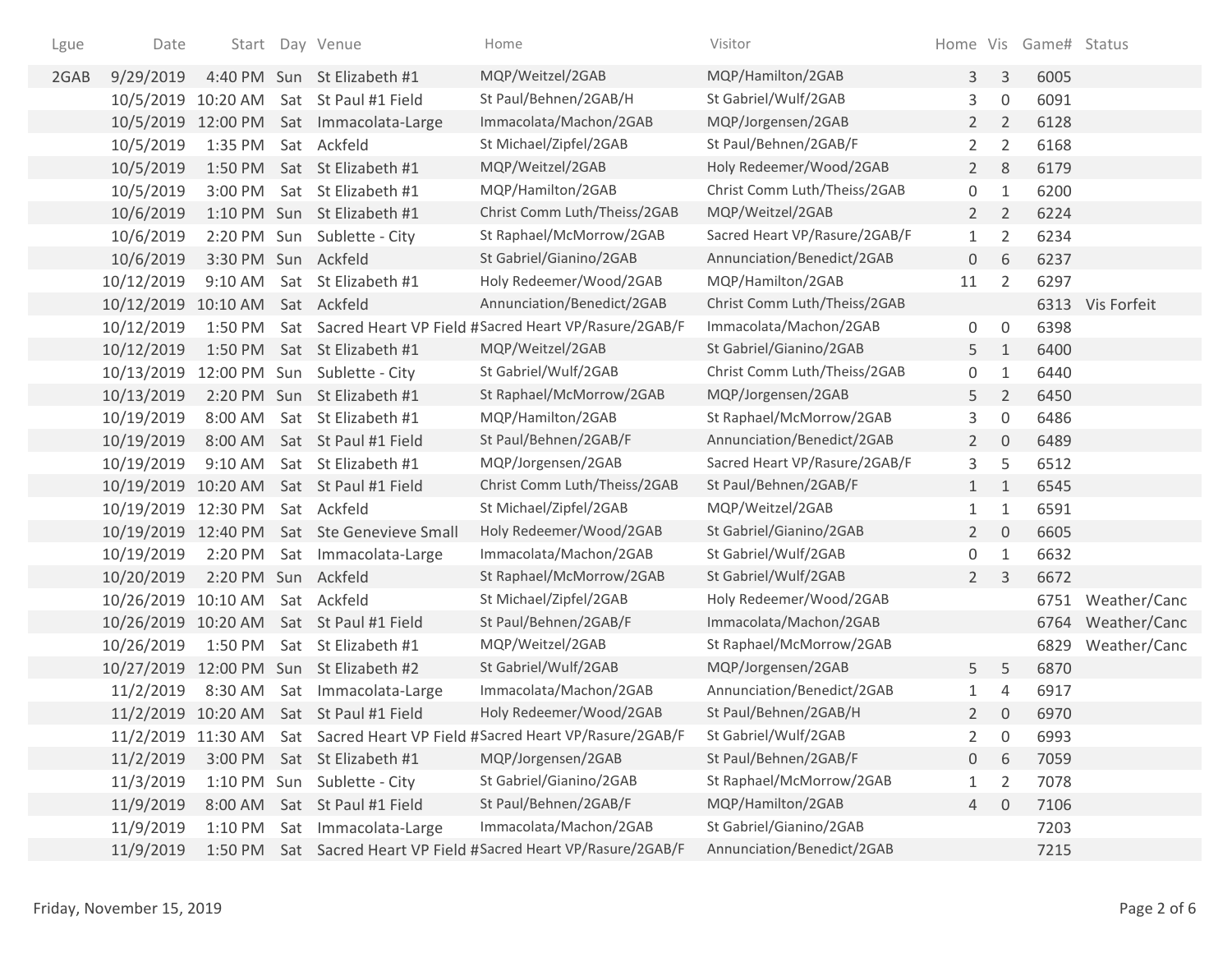| Lgue | Date               |                      | Start Day Venue                                          | Home                                                                         | Visitor                        |                |                     | Home Vis Game# Status |              |
|------|--------------------|----------------------|----------------------------------------------------------|------------------------------------------------------------------------------|--------------------------------|----------------|---------------------|-----------------------|--------------|
| 2GAB | 11/17/2019         |                      | 2:20 PM Sun Sublette - City                              | St Gabriel/Gianino/2GAB                                                      | MQP/Hamilton/2GAB              |                |                     | 7284                  |              |
| 2GC1 | 8/24/2019          |                      | 9:40 AM Sat Immacolata-Large                             | St Roch&LF/Devereux/2GC1                                                     | St Marg of Scotland/Edler/2GC1 | 7              | 1                   | 5025                  |              |
|      | 8/24/2019          |                      | 4:10 PM Sat Brentwood #4                                 | St Stephen/Tokos/2GC1                                                        | Sacred Heart VP/Rasure/2GC1/H  | 4              | $\overline{4}$      | 5097                  |              |
|      |                    |                      |                                                          | 9/7/2019 10:20 AM Sat Sacred Heart VP Field #Sacred Heart VP/Rasure/2GC1/H   | Holy Redeemer/Bohnenkamp/2GC   | 4              | 0                   | 5185                  |              |
|      |                    |                      | 9/7/2019 11:30 AM Sat Brentwood #4                       | St Roch&LF/Devereux/2GC1                                                     | St Peter/Hobler/2GC1           | 4              | 5                   | 5207                  |              |
|      | 9/8/2019           | 3:30 PM Sun Ackfeld  |                                                          | St Marg of Scotland/Edler/2GC1                                               | St Stephen/Tokos/2GC1          | 1              | 5                   | 5316                  |              |
|      | 9/14/2019          | 10:10 AM Sat Ackfeld |                                                          | Holy Redeemer/Bohnenkamp/2GC St Joan of Arc/Sutton/2GC1                      |                                | $\overline{7}$ | $\overline{7}$      | 5379                  |              |
|      | 9/14/2019          | 3:00 PM              | Sat St Gerard Majella PET                                | St Peter/Hobler/2GC1                                                         | St Marg of Scotland/Edler/2GC1 | 6              | $\overline{2}$      | 5493                  |              |
|      | 9/15/2019          |                      | 1:10 PM Sun Sublette - City                              | St Marg of Scotland/Edler/2GC1                                               | Holy Redeemer/Bohnenkamp/2GC   | $\mathbf{1}$   | 8                   | 5525                  |              |
|      | 9/15/2019          |                      | 4:40 PM Sun St Elizabeth #2                              | St Joan of Arc/Sutton/2GC1                                                   | St Stephen/Tokos/2GC1          | 6              | $\overline{2}$      | 5543                  |              |
|      | 9/21/2019          |                      | 9:10 AM Sat Ste Genevieve Small                          | St Peter/Hobler/2GC1                                                         | St Stephen/Tokos/2GC1          | 4              | $\overline{0}$      | 5596                  |              |
|      | 9/21/2019 12:40 PM |                      |                                                          | Sat Sacred Heart VP Field #Sacred Heart VP/Rasure/2GC1/H                     | St Marg of Scotland/Edler/2GC1 | 3              | $1\,$               | 5675                  |              |
|      | 9/22/2019          |                      | 2:20 PM Sun Sublette - City                              | St Joan of Arc/Sutton/2GC1                                                   | St Roch&LF/Devereux/2GC1       | 5              | $\overline{2}$      | 5760                  |              |
|      | 9/28/2019          |                      | 10:20 AM Sat Sacred Heart VP Field #St Peter/Hobler/2GC1 |                                                                              | Sacred Heart VP/Rasure/2GC1/H  | $\overline{2}$ | $\mathsf{O}\xspace$ | 5857                  |              |
|      | 9/29/2019          | 1:10 PM Sun Ackfeld  |                                                          | St Stephen/Tokos/2GC1                                                        | St Roch&LF/Devereux/2GC1       | 3              | $\mathbf{1}$        | 5991                  |              |
|      | 9/29/2019          | 2:20 PM Sun Ackfeld  |                                                          | St Joan of Arc/Sutton/2GC1                                                   | St Peter/Hobler/2GC1           | 5              | 3                   | 5997                  |              |
|      | 10/5/2019          |                      |                                                          | 12:40 PM Sat Sacred Heart VP Field #Sacred Heart VP/Rasure/2GC1/H            | St Peter/Hobler/2GC1           | 0              | 2                   | 6149                  |              |
|      | 10/5/2019          | 2:45 PM Sat Ackfeld  |                                                          | Holy Redeemer/Bohnenkamp/2GC St Stephen/Tokos/2GC1                           |                                | 5              | 5                   | 6195                  |              |
|      | 10/6/2019          |                      | 4:40 PM Sun Sublette - City                              | St Marg of Scotland/Edler/2GC1                                               | St Roch&LF/Devereux/2GC1       | $\overline{2}$ | 5                   | 6242                  |              |
|      | 10/12/2019         |                      | 8:30 AM Sat Immacolata-Large                             | St Roch&LF/Devereux/2GC1                                                     | Sacred Heart VP/Rasure/2GC1/H  | $\overline{0}$ | 6                   | 6277                  |              |
|      |                    |                      | 10/12/2019 12:40 PM Sat Brentwood #4                     | Holy Redeemer/Bohnenkamp/2GC St Marg of Scotland/Edler/2GC1                  |                                | 4              | $\mathbf 0$         | 6372                  |              |
|      | 10/13/2019         | 1:10 PM Sun Ackfeld  |                                                          | St Stephen/Tokos/2GC1                                                        | St Joan of Arc/Sutton/2GC1     | $\overline{2}$ | 3                   | 6444                  |              |
|      | 10/19/2019         |                      | 12:00 PM Sat Immacolata-Large                            | Holy Redeemer/Bohnenkamp/2GC St Roch&LF/Devereux/2GC1                        |                                | 3              | 3                   | 6583                  |              |
|      | 10/20/2019         |                      | 2:20 PM Sun Sublette - City                              | St Joan of Arc/Sutton/2GC1                                                   | Sacred Heart VP/Rasure/2GC1/H  | $\overline{2}$ | 6                   | 6674                  |              |
|      | 10/20/2019         | 3:30 PM Sun Ackfeld  |                                                          | St Stephen/Tokos/2GC1                                                        | St Peter/Hobler/2GC1           | 3              | 4                   | 6675                  |              |
|      |                    |                      |                                                          | 10/26/2019 10:20 AM Sat Sacred Heart VP Field #Sacred Heart VP/Rasure/2GC1/H | St Stephen/Tokos/2GC1          | 3              | 9                   | 6760                  |              |
|      |                    |                      | 10/26/2019 12:40 PM Sat Brentwood #4                     | St Peter/Hobler/2GC1                                                         | Holy Redeemer/Bohnenkamp/2GC   |                |                     | 6806                  | Weather/Canc |
|      |                    |                      | 10/27/2019 12:00 PM Sun Sublette - City                  | St Marg of Scotland/Edler/2GC1                                               | St Joan of Arc/Sutton/2GC1     |                |                     | 6871                  | Weather/Canc |
|      | 10/27/2019         | 1:10 PM Sun Ackfeld  |                                                          | St Stephen/Tokos/2GC1                                                        | St Roch&LF/Devereux/2GC1       | 1              | 2                   | 6873                  |              |
|      | 11/2/2019          |                      | 9:40 AM Sat Immacolata-Large                             | St Roch&LF/Devereux/2GC1                                                     | Holy Redeemer/Bohnenkamp/2GC   | 3              |                     | 6947                  |              |
|      |                    |                      | 11/2/2019 10:20 AM Sat Brentwood #4                      | St Peter/Hobler/2GC1                                                         | St Joan of Arc/Sutton/2GC1     |                |                     | 6961                  |              |
|      | 11/3/2019          |                      | 2:20 PM Sun Sublette - City                              | St Marg of Scotland/Edler/2GC1                                               | Sacred Heart VP/Rasure/2GC1/H  | 0              | 5                   | 7082                  |              |
|      |                    |                      |                                                          | 11/9/2019 10:20 AM Sat Sacred Heart VP Field #Sacred Heart VP/Rasure/2GC1/H  | Holy Redeemer/Bohnenkamp/2GC   |                |                     | 7153                  |              |
|      | 11/9/2019          |                      | 2:20 PM Sat Immacolata-Large                             | St Roch&LF/Devereux/2GC1                                                     | St Peter/Hobler/2GC1           |                |                     | 7221                  |              |
|      |                    |                      | 11/10/2019 12:00 PM Sun Sublette - City                  | St Marg of Scotland/Edler/2GC1                                               | St Joan of Arc/Sutton/2GC1     |                |                     | 7238                  |              |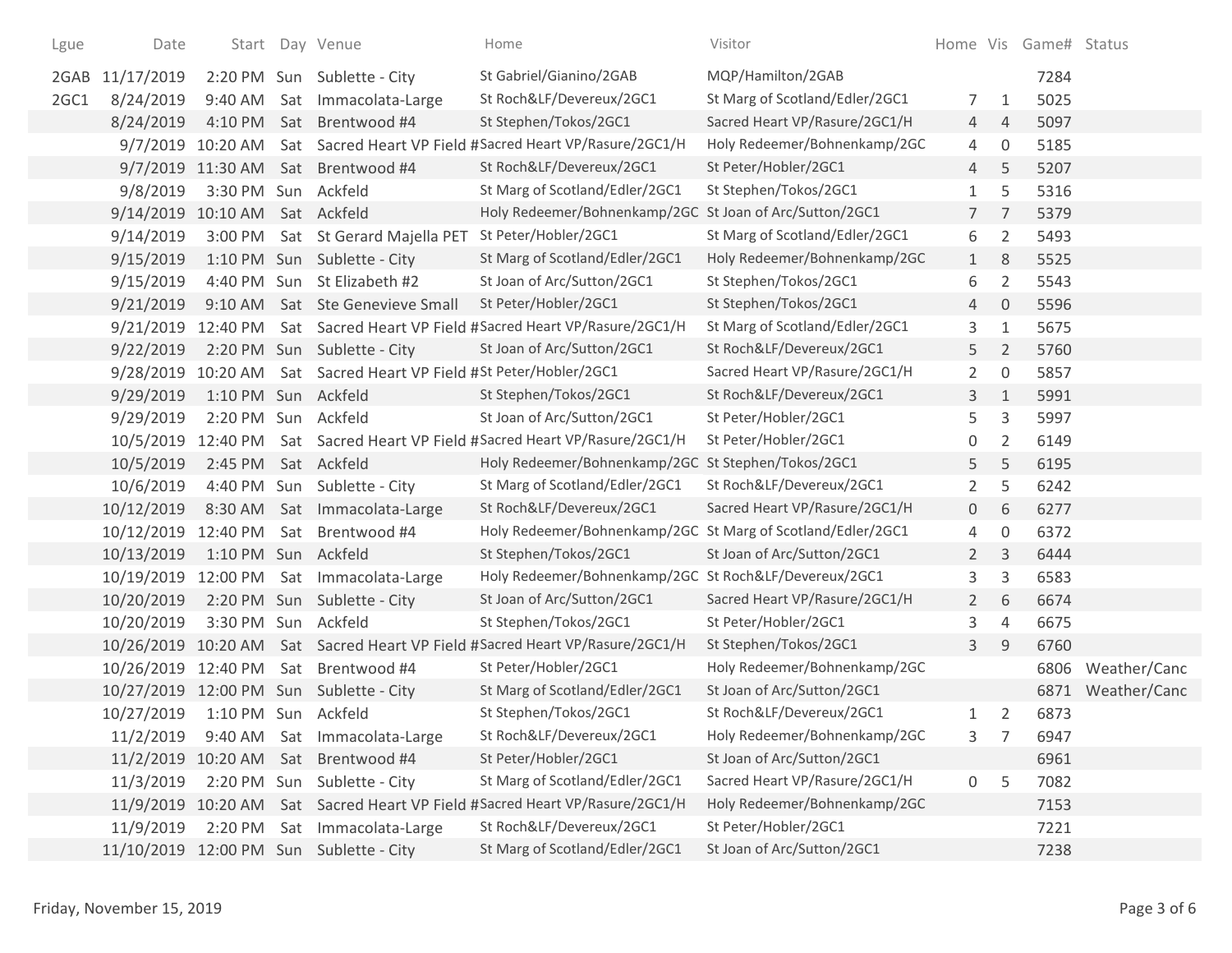| Lgue             | Date                           |                     |     | Start Day Venue                                          | Home                                                                       | Visitor                            |                |                     | Home Vis Game# Status |              |
|------------------|--------------------------------|---------------------|-----|----------------------------------------------------------|----------------------------------------------------------------------------|------------------------------------|----------------|---------------------|-----------------------|--------------|
| 2GC1             | 11/17/2019                     |                     |     | 3:30 PM Sun Sublette - City                              | St Joan of Arc/Sutton/2GC1                                                 | Holy Redeemer/Bohnenkamp/2GC       |                |                     | 7285                  |              |
| 2GC <sub>2</sub> | 8/24/2019                      | 1:40 PM             |     | Sat Ackfeld                                              | Holy Redeemer/Lubben/2GC2                                                  | St Gerard Majella/Cusumano/2GC     | 4              | $\mathbf{1}$        | 5073                  |              |
|                  | 9/7/2019 10:20 AM              |                     | Sat | Brentwood #4                                             | Holy Redeemer/Lubben/2GC2                                                  | St Ambrose/Moeser/2GC2             | 5              | 1                   | 5180                  |              |
|                  |                                | 9/7/2019 10:20 AM   |     | Sat St Gerard Majella PET                                | St Gerard Majella/Cusumano/2GC                                             | St Mary Magdalen/Ziegler/2GC2      | 4              | 3                   | 5189                  |              |
|                  | 9/13/2019                      | 6:10 PM             | Fri | St Gerard Majella PET                                    | St Gerard Majella/Cusumano/2GC                                             | Holy Redeemer/Lubben/2GC2          | 0              | 5                   | 5324                  |              |
|                  | 9/14/2019                      | 3:00 PM             | Sat | Brentwood #4                                             | St Mary Magdalen/Ziegler/2GC2                                              | St Peter/Banks/2GC2                | 3              | 4                   | 5489                  |              |
|                  | 9/15/2019                      | 1:00 PM Sun         |     | Brentwood #4                                             | St Mary Magdalen/Ziegler/2GC2                                              | St Ambrose/Moeser/2GC2             | $\overline{2}$ | $\boldsymbol{0}$    | 5518                  |              |
|                  | 9/21/2019 11:20 AM             |                     |     | Sat Ackfeld                                              | Holy Redeemer/Lubben/2GC2                                                  | St Peter/Banks/2GC2                | 5              | $\mathbf 0$         | 5642                  |              |
|                  | 9/22/2019                      | 3:30 PM Sun         |     | Sublette - City                                          | St Ambrose/Moeser/2GC2                                                     | St Mary Magdalen/Ziegler/2GC2      | 0              | 3                   | 5764                  |              |
|                  | 9/28/2019                      | 9:10 AM             | Sat | Brentwood #4                                             | St Mary Magdalen/Ziegler/2GC2                                              | Holy Redeemer/Lubben/2GC2          | 3              | $\overline{2}$      | 5818                  |              |
|                  | 9/28/2019                      | 10:20 AM            | Sat | Buder #8                                                 | St Peter/Banks/2GC2                                                        | St Ambrose/Moeser/2GC2             | 5              | $\mathsf{O}\xspace$ | 5852                  |              |
|                  | 10/5/2019                      | 9:10 AM             | Sat | Brentwood #4                                             | St Mary Magdalen/Ziegler/2GC2                                              | St Ambrose/Moeser/2GC2             | 3              | 0                   | 6051                  |              |
|                  | 10/5/2019                      | 3:00 PM             |     | Sat St Gerard Majella PET                                | St Gerard Majella/Cusumano/2GC                                             | St Peter/Banks/2GC2                | $\mathbf{1}$   | 8                   | 6202                  |              |
|                  | 10/12/2019                     | 9:10 AM             |     | Sat Brentwood #4                                         | St Mary Magdalen/Ziegler/2GC2                                              | St Gerard Majella/Cusumano/2GC     | 4              | $1\,$               | 6290                  |              |
|                  | 10/12/2019                     | 9:10 AM             |     | Sat Buder#8                                              | St Peter/Banks/2GC2                                                        | Holy Redeemer/Lubben/2GC2          | 6              | $\mathsf{3}$        | 6291                  |              |
|                  | 10/18/2019                     | 6:10 PM             | Fri | St Gerard Majella PET                                    | St Peter/Banks/2GC2                                                        | St Gerard Majella/Cusumano/2GC     | 4              | $\overline{2}$      | 6466                  |              |
|                  | 10/19/2019                     | 1:50 PM             |     | Sat Brentwood #4                                         | St Peter/Banks/2GC2                                                        | St Mary Magdalen/Ziegler/2GC2      | 4              | $\overline{2}$      | 6624                  |              |
|                  | 10/20/2019                     | 3:30 PM Sun         |     | Sublette - City                                          | St Ambrose/Moeser/2GC2                                                     | St Gerard Majella/Cusumano/2GC     | $\mathbf{1}$   | 3                   | 6679                  |              |
|                  | 10/26/2019                     | 9:10 AM             | Sat | Brentwood #4                                             | Holy Redeemer/Lubben/2GC2                                                  | St Mary Magdalen/Ziegler/2GC2      |                |                     | 6724                  | Weather/Canc |
|                  | 10/27/2019                     | 2:20 PM Sun Ackfeld |     |                                                          | St Ambrose/Moeser/2GC2                                                     | St Peter/Banks/2GC2                | $\mathbf{1}$   | 6                   | 6877                  |              |
|                  | 11/2/2019                      | 9:10 AM             |     | Sat Brentwood #4                                         | St Mary Magdalen/Ziegler/2GC2                                              | St Gerard Majella/Cusumano/2GC     |                |                     | 6929                  |              |
|                  | 11/3/2019                      |                     |     | 3:30 PM Sun Sublette - City                              | St Ambrose/Moeser/2GC2                                                     | Holy Redeemer/Lubben/2GC2          | $\overline{0}$ | 7                   | 7088                  |              |
|                  | 11/9/2019                      | 1:50 PM             |     | Sat St Gerard Majella PET                                | St Peter/Banks/2GC2                                                        | St Gerard Majella/Cusumano/2GC     |                |                     | 7218                  |              |
|                  | 11/10/2019                     |                     |     | 1:10 PM Sun Sublette - City                              | St Ambrose/Moeser/2GC2                                                     | Holy Redeemer/Lubben/2GC2          |                |                     | 7243                  |              |
|                  | 11/16/2019 11:30 AM            |                     |     | Sat Brentwood #4                                         | Holy Redeemer/Lubben/2GC2                                                  | St Peter/Banks/2GC2                |                |                     | 7271                  |              |
|                  | 11/16/2019                     | 3:00 PM             |     | Sat St Gerard Majella PET                                | St Gerard Majella/Cusumano/2GC                                             | St Ambrose/Moeser/2GC2             |                |                     | 7280                  |              |
| 2GC3             | 8/24/2019                      | 8:00 AM             |     | Sat Chaminade                                            | Our Lady of Prov/Meyers/2GC3                                               | Our Lady of the Pillar/Ferrick/2GC | 5              | $\mathbf{1}$        | 5007                  |              |
|                  | 9/7/2019                       | 8:00 AM             |     | Sat Our Lady of Prov Field                               | Our Lady of Prov/Meyers/2GC3                                               | Annunciation/Bauer/2GC3            | 8              | 0                   | 5132                  |              |
|                  | 9/7/2019                       |                     |     | 6:20 PM Sat St Luke #1 (Rich Hghts) St Peter/Dunlap/2GC3 |                                                                            | Our Lady of Lourdes/Kittner/2GC3   | 5              | $\overline{0}$      | 5289                  |              |
|                  | 9/8/2019                       | 2:20 PM Sun Ackfeld |     |                                                          | Annunciation/Bauer/2GC3                                                    | Ste Genevieve/Janisch/2GC3         |                | 4                   | 5309                  |              |
|                  |                                |                     |     |                                                          | 9/14/2019 10:20 AM Sat Our Lady of Prov Field Our Lady of Prov/Meyers/2GC3 | Annunciation/Bauer/2GC3            | 4              | 0                   | 5387                  |              |
|                  | 9/14/2019                      | 6:20 PM             |     |                                                          | Sat St Luke #1 (Rich Hghts) Ste Genevieve/Janisch/2GC3                     | Our Lady of Lourdes/Kittner/2GC3   | $\mathbf{1}$   | $\overline{2}$      | 5507                  |              |
|                  | 9/15/2019                      | 2:20 PM Sun Ackfeld |     |                                                          | Annunciation/Bauer/2GC3                                                    | Our Lady of Prov/Meyers/2GC3       | 1              | 7                   | 5533                  |              |
|                  | 9/21/2019                      | 8:00 AM             |     | Sat Chaminade                                            | Our Lady of the Pillar/Ferrick/2GC                                         | St Peter/Dunlap/2GC3               | 1              | 6                   | 5560                  |              |
|                  | 9/21/2019 12:30 PM Sat Ackfeld |                     |     |                                                          | Annunciation/Bauer/2GC3                                                    | Our Lady of Lourdes/Kittner/2GC3   | $\overline{0}$ | $\overline{0}$      | 5668                  |              |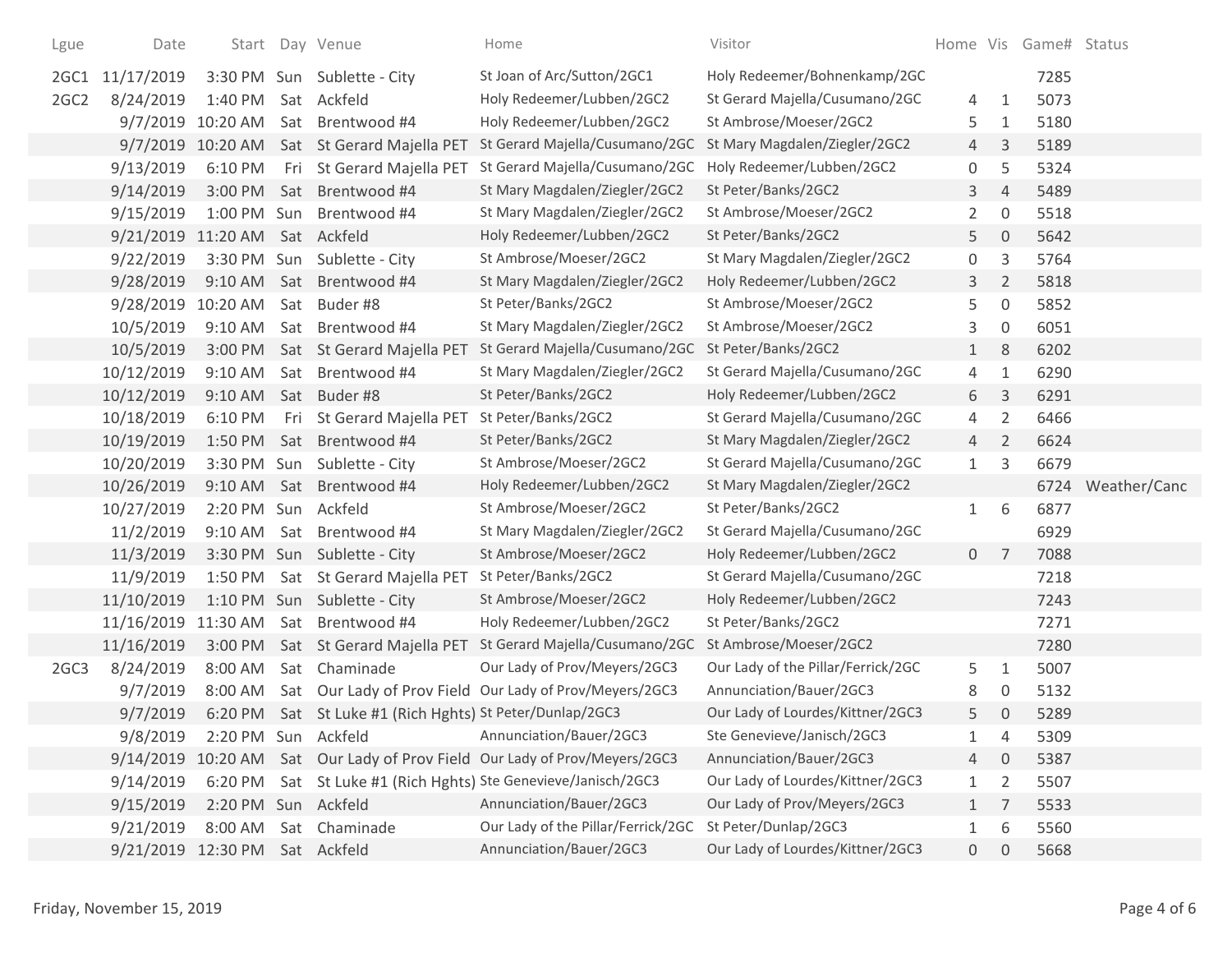| Lgue | Date                |                      | Start Day Venue                            | Home                                                                                     | Visitor                                                               |                |                | Home Vis Game# Status |                   |
|------|---------------------|----------------------|--------------------------------------------|------------------------------------------------------------------------------------------|-----------------------------------------------------------------------|----------------|----------------|-----------------------|-------------------|
| 2GC3 |                     |                      | 9/21/2019 12:40 PM Sat Ste Genevieve Small | Ste Genevieve/Janisch/2GC3                                                               | Our Lady of Prov/Meyers/2GC3                                          | $\overline{2}$ | 3              | 5679                  |                   |
|      | 9/28/2019           | 12:30 PM             | Sat Ackfeld                                | St Peter/Dunlap/2GC3                                                                     | Annunciation/Bauer/2GC3                                               | $\overline{4}$ | $\overline{2}$ | 5909                  |                   |
|      | 9/28/2019           | 1:50 PM              | Sat Ste Genevieve Small                    | Our Lady of Lourdes/Kittner/2GC3                                                         | Our Lady of the Pillar/Ferrick/2GC                                    | 1              | 0              | 5944                  |                   |
|      | 9/29/2019           | 12:00 PM Sun Ackfeld |                                            | Ste Genevieve/Janisch/2GC3                                                               | St Peter/Dunlap/2GC3                                                  | 3              | $\overline{4}$ | 5978                  |                   |
|      | 10/5/2019           | 8:00 AM              | Sat Our Lady of Prov Field                 | Our Lady of Prov/Meyers/2GC3                                                             | Ste Genevieve/Janisch/2GC3                                            | $\overline{2}$ | 1              | 6032                  |                   |
|      | 10/12/2019          | 11:30 AM             | Sat Ste Genevieve Small                    | Ste Genevieve/Janisch/2GC3                                                               | Our Lady of the Pillar/Ferrick/2GC                                    | 5              | $\overline{0}$ | 6353                  |                   |
|      | 10/12/2019          | 6:20 PM              |                                            | Sat St Luke #1 (Rich Hghts) Our Lady of Lourdes/Kittner/2GC3                             | St Peter/Dunlap/2GC3                                                  |                |                |                       | 6431 Weather/Canc |
|      | 10/13/2019          | 12:00 PM Sun Ackfeld |                                            | Our Lady of Lourdes/Kittner/2GC3                                                         | Annunciation/Bauer/2GC3                                               | $2^{\circ}$    | 0              | 6435                  |                   |
|      | 10/19/2019          | $9:10$ AM            | Sat Ste Genevieve Small                    | Ste Genevieve/Janisch/2GC3                                                               | Annunciation/Bauer/2GC3                                               |                |                |                       | 6517 Vis Forfeit  |
|      | 10/19/2019 11:30 AM |                      |                                            | Sat Our Lady of Prov Field Our Lady of Prov/Meyers/2GC3                                  | St Peter/Dunlap/2GC3                                                  | 3              | $\mathbf{1}$   | 6574                  |                   |
|      | 10/26/2019          | 10:20 AM             | Sat Ste Genevieve Small                    | St Peter/Dunlap/2GC3                                                                     | Ste Genevieve/Janisch/2GC3                                            |                |                |                       | 6766 Weather/Canc |
|      | 10/26/2019          | 4:00 PM              |                                            | Sat St Luke #1 (Rich Hghts) Our Lady of Lourdes/Kittner/2GC3                             | Our Lady of Prov/Meyers/2GC3                                          |                |                |                       | 6857 Weather/Canc |
|      | 10/27/2019          | 3:30 PM Sun Ackfeld  |                                            | Our Lady of Lourdes/Kittner/2GC3                                                         | Annunciation/Bauer/2GC3                                               | $\overline{2}$ | 1              | 6883                  |                   |
|      | 11/2/2019           | $9:10$ AM            | Sat Ste Genevieve Small                    | Our Lady of Lourdes/Kittner/2GC3                                                         | Ste Genevieve/Janisch/2GC3                                            | 0              | 7              | 6940                  |                   |
|      | 11/2/2019           | 11:30 AM             | Sat Brentwood #4                           | St Peter/Dunlap/2GC3                                                                     | Our Lady of Prov/Meyers/2GC3                                          |                |                | 6987                  |                   |
|      | 11/2/2019           | 1:50 PM              | Sat Ste Genevieve Small                    | Our Lady of the Pillar/Ferrick/2GC                                                       | Annunciation/Bauer/2GC3                                               |                |                |                       | 6061 Vis Forfeit  |
|      | 11/9/2019 11:30 AM  |                      |                                            | Sat Our Lady of Prov Field Our Lady of Prov/Meyers/2GC3                                  | Our Lady of Lourdes/Kittner/2GC3                                      |                |                | 7176                  |                   |
|      | 11/9/2019           | 1:40 PM              | Sat Ackfeld                                | Annunciation/Bauer/2GC3                                                                  | St Peter/Dunlap/2GC3                                                  | $\mathbf{1}$   | 3              | 7209                  |                   |
|      | 11/16/2019          | 9:10 AM              | Sat Ste Genevieve Small                    | Ste Genevieve/Janisch/2GC3                                                               | St Peter/Dunlap/2GC3                                                  |                |                | 7259                  |                   |
| 2GD  | 8/24/2019           | 9:00 AM              | Sat St John Paul II Lower                  | St John Paul II/Ruemker/2GD                                                              | St Gerard Majella/Przybylowski/2G                                     | 0              | $\overline{2}$ | 5017                  |                   |
|      | 8/25/2019           |                      | 12:00 PM Sun St John Paul II Lower         | Our Lady of the Pillar/Ferrick/2GD/                                                      | St John Paul II/Ruemker/2GD                                           |                |                |                       | 5100 Weather/Canc |
|      |                     | 9/7/2019 11:30 AM    | Sat St Gerard Majella PET                  | St Gerard Majella/Dolan/2GD                                                              | St Peter/Smiley/2GD                                                   | 1              | 6              | 5218                  |                   |
|      | 9/7/2019            | 5:10 PM              |                                            | Sat St Luke #1 (Rich Hghts) Our Lady of Lourdes/Kittner/2GD/                             | St Peter/Warriner/2GD                                                 | $\overline{0}$ | $\overline{4}$ | 5287                  |                   |
|      | 9/8/2019            |                      | 12:00 PM Sun St John Paul II Lower         | St Peter/Smiley/2GD                                                                      | St John Paul II/Ruemker/2GD                                           |                |                |                       | 5296 Weather/Canc |
|      | 9/13/2019           | 5:00 PM              |                                            | Fri St Gerard Majella PET St Gerard Majella/Dolan/2GD                                    | Our Lady of the Pillar/Ferrick/2GD/                                   | 4              | 3              | 5322                  |                   |
|      | 9/13/2019           | 7:20 PM              |                                            | Fri St Gerard Majella PET St Gerard Majella/Przybylowski/2G St Peter/Warriner/2GD        |                                                                       | 2              | $\overline{2}$ | 5327                  |                   |
|      | 9/14/2019           | 6:30 PM              |                                            | Sat St Gerard Majella PET St Gerard Majella/Przybylowski/2G St Peter/Smiley/2GD          |                                                                       | $\mathbf{1}$   | 1              | 5508                  |                   |
|      | 9/14/2019           | 7:30 PM              |                                            | Sat St Luke #1 (Rich Hghts) Our Lady of Lourdes/Kittner/2GD/ St Gerard Majella/Dolan/2GD |                                                                       | 1              | 1              | 5509                  |                   |
|      |                     |                      |                                            | 9/15/2019 12:00 PM Sun St John Paul II Lower St John Paul II/Ruemker/2GD                 | St Peter/Warriner/2GD                                                 | 3              | $\overline{2}$ | 5515                  |                   |
|      |                     |                      | 9/21/2019 10:30 AM Sat Chaminade           | St Peter/Warriner/2GD                                                                    | Our Lady of the Pillar/Ferrick/2GD/                                   | 0              | 5              | 5629                  |                   |
|      | 9/21/2019           |                      |                                            | 4:00 PM Sat St Luke #1 (Rich Hghts) St John Paul II/Ruemker/2GD                          | Our Lady of Lourdes/Kittner/2GD/                                      | $\sigma$       | 2              | 5724                  |                   |
|      | 9/22/2019           |                      | 12:00 PM Sun St John Paul II Lower         | St John Paul II/Ruemker/2GD                                                              | St Gerard Majella/Dolan/2GD                                           | 1              | 2              | 5740                  |                   |
|      | 9/22/2019           | 3:30 PM Sun Ackfeld  |                                            | Our Lady of Lourdes/Kittner/2GD/                                                         | St Peter/Smiley/2GD                                                   | $\overline{2}$ | 3              | 5762                  |                   |
|      | 9/28/2019           | 10:20 AM             | Sat St Gerard Majella PET                  |                                                                                          | Our Lady of the Pillar/Ferrick/2GD/ St Gerard Majella/Przybylowski/2G | 0              | 0              | 5861                  |                   |
|      | 9/28/2019           |                      |                                            | 1:50 PM Sat St Gerard Majella PET St Gerard Majella/Dolan/2GD                            | St John Paul II/Ruemker/2GD                                           | 4              | 1              | 5943                  |                   |